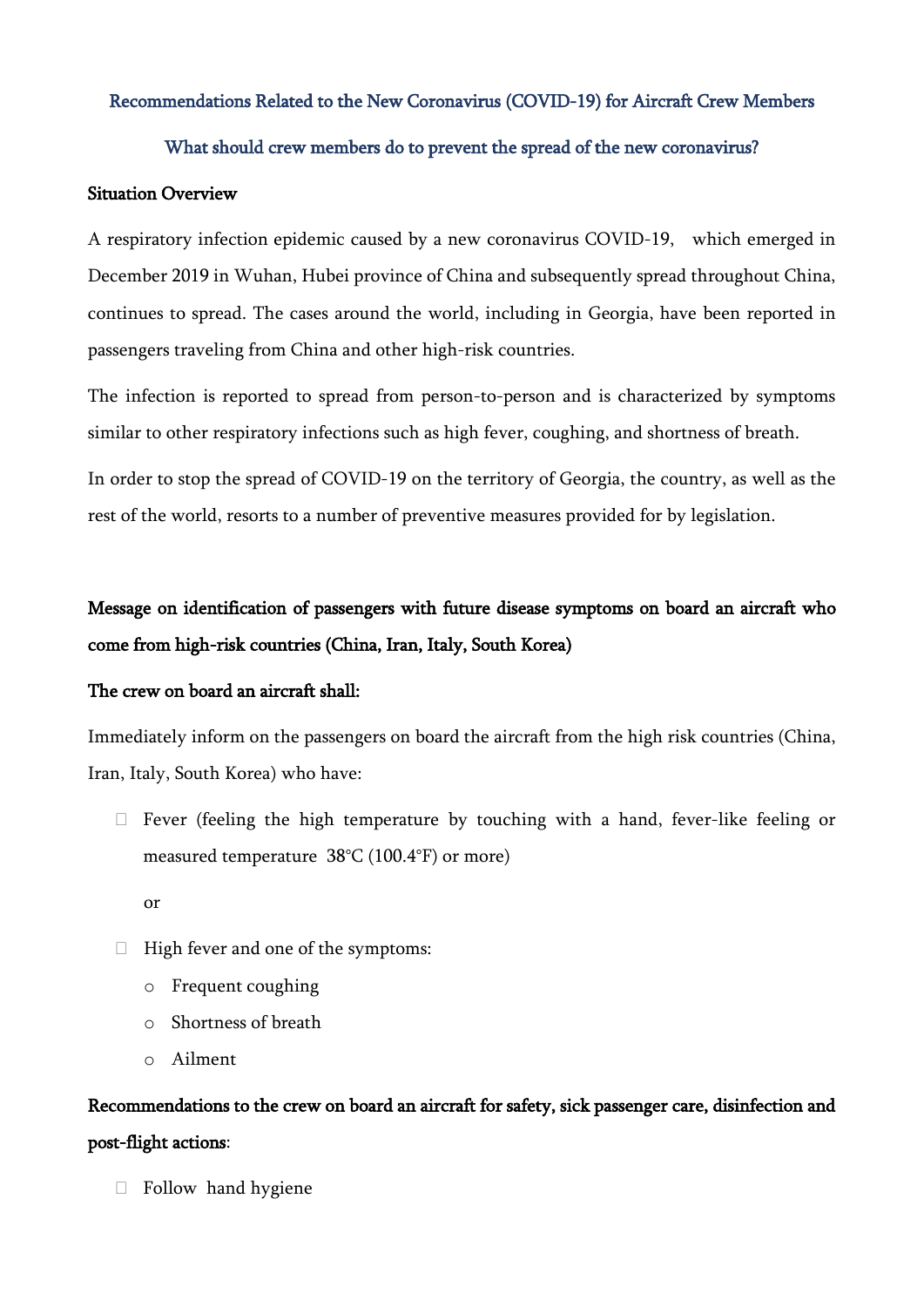- o Wash your hands with soap and water for at least 20 seconds after serving a sick passenger or touching allegedly contaminated biological fluids or surfaces.
- o If you do not have access to water or soap, treat your hands with an alcohol-based hand rub solution (alcohol content at least 60%)
- $\Box$  Identify a sick passenger according to the symptoms described above.
	- o Minimize as far as possible the contact of a sick person with other passengers and crew aboard. If possible, place the infected person 2 meters (6 ft.) away from other passengers and designate one crew member to serve the sick person.
	- o Offer a mask if it is available and if it fit to the sick person. If the mask is not available or the patient is unable to fit the mask, ask him / her to close the mouth and nose with a disposable tissue when coughing and sneezing.
- Consider all biological fluids (such as respiratory secretions, diarrhoea, vomiting, or blood) as potential sources of infection.
	- o Wear disposable gloves when touching a sick person or contaminated surfaces. After use, carefully **remove the gloves** to prevent contamination and then wash your hands. When serving a sick passenger from a high-risk country with high fever, frequent coughing and shortness of breath use additional protective equipment: mask, eye protective means, and overalls.
	- o After touching an infected person or biological fluids place the gloves and other materials in a biosafety bag or in a protected biosafety plastic bag marked "Biosafety".

Contaminated surfaces should be cleaned and then disinfected in accordance with the airline's special protocol.

After landing, a special team (CDC Quarantine Station staff) will evaluate the patient's health status, symptoms and possible exposure. If necessary, the team will transport the passenger to a medical facility for further medical evaluation and examination. The team will report the results of the examination and the need for further monitoring of the crew and other passengers to the airline.

Protect your health and the health of people around you!

Each person's responsibility is important!